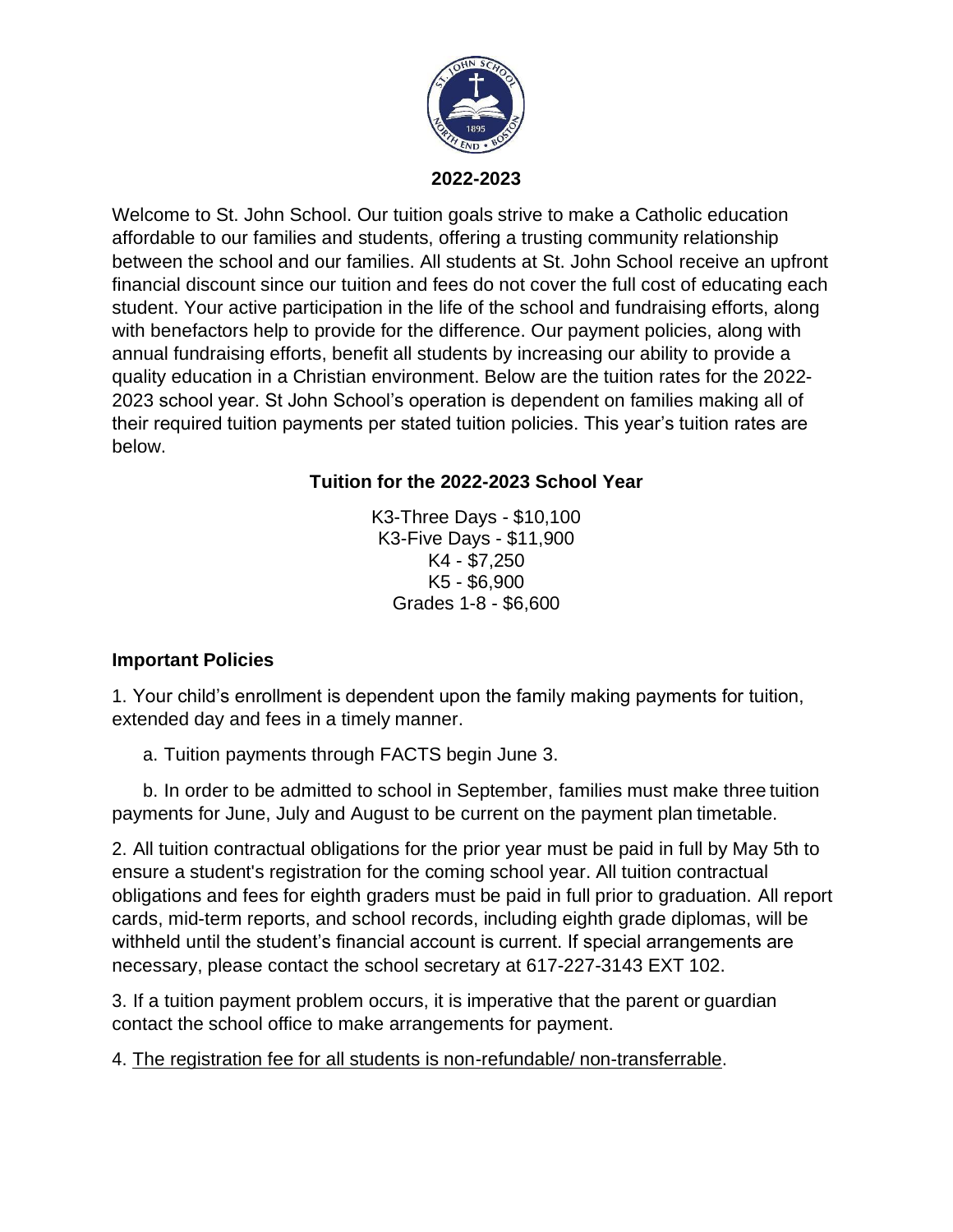## **Tuition Billing and Payment Options**

St. John School partners with FACTS Management Company as our provider to help manage all tuition during the school year. The FACTS Management Company serves over 4,000 schools nationwide and is the industry leader in tuition management for private and faith-based schools. ALL families are expected to be enrolled in the FACTS Tuition Management system per policy. All existing families in the school that have an active FACTS Tuition Payment Plan in the previous school year do not need to submit a new payment plan application for the coming year.

**Please Note:** If you have changes to your current plan such as payment date, plan type or bank information, you must submit the information in writing to the school secretary by May 15th; otherwise the existing information on file will be used.

**PAYMENT PLAN OPTIONS:** Working with FACTS, our families have two payment plan options available for the billing and collection of all tuition. All tuition payments are to be made through FACTS Tuition Management Company. Payments must be made through bank-to-bank transfer of funds from an authorized checking or savings account.

To log into FACTS, please visit the following website [https://online.factsmgt.com](https://online.factsmgt.com/) or click on the FACTS logo on our website.

# **PAYMENT OPTIONS:**

Single Payment Option: One (1) single payment through the FACTS payment plan made on June 3rd.

Installment Plans: Ten (10) monthly payments through the FACTS Installment Plan, payable on the 5th or the 20th of each month starting in June and ending in March.

# **RETURNED PAYMENTS using FACTS:**

For those on the Ten (10) Month Installment Plan:

If FACTS returns your payment due to insufficient funds, FACTS will initiate payment attempts up to two (2) more times, per the next available payment dates.

Your account will be charged with a non-sufficient fund (NSF) payment fee per returned payment item.

FACTS will notify you in advance of the date for re-attempting the returned payment along with the fee. For example, a returned July 5th payment will re-attempt on July 20th and incur a returned payment fee. If the payment is returned again for NSF, FACTS will re-attempt a second time on August 5th, resulting in two (2) returned payments fees.

# **REQUESTING CHANGES TO THE FACTS PAYMENT PLAN:**

Please contact the school office if you require changes to the payment dates established in the FACTS system or information. Please allow at least ten (10) business days for the changes to be made before any due dates or times.

Please Note: Changes to your FACTS account cannot be made by phone. You must contact the office with any changes.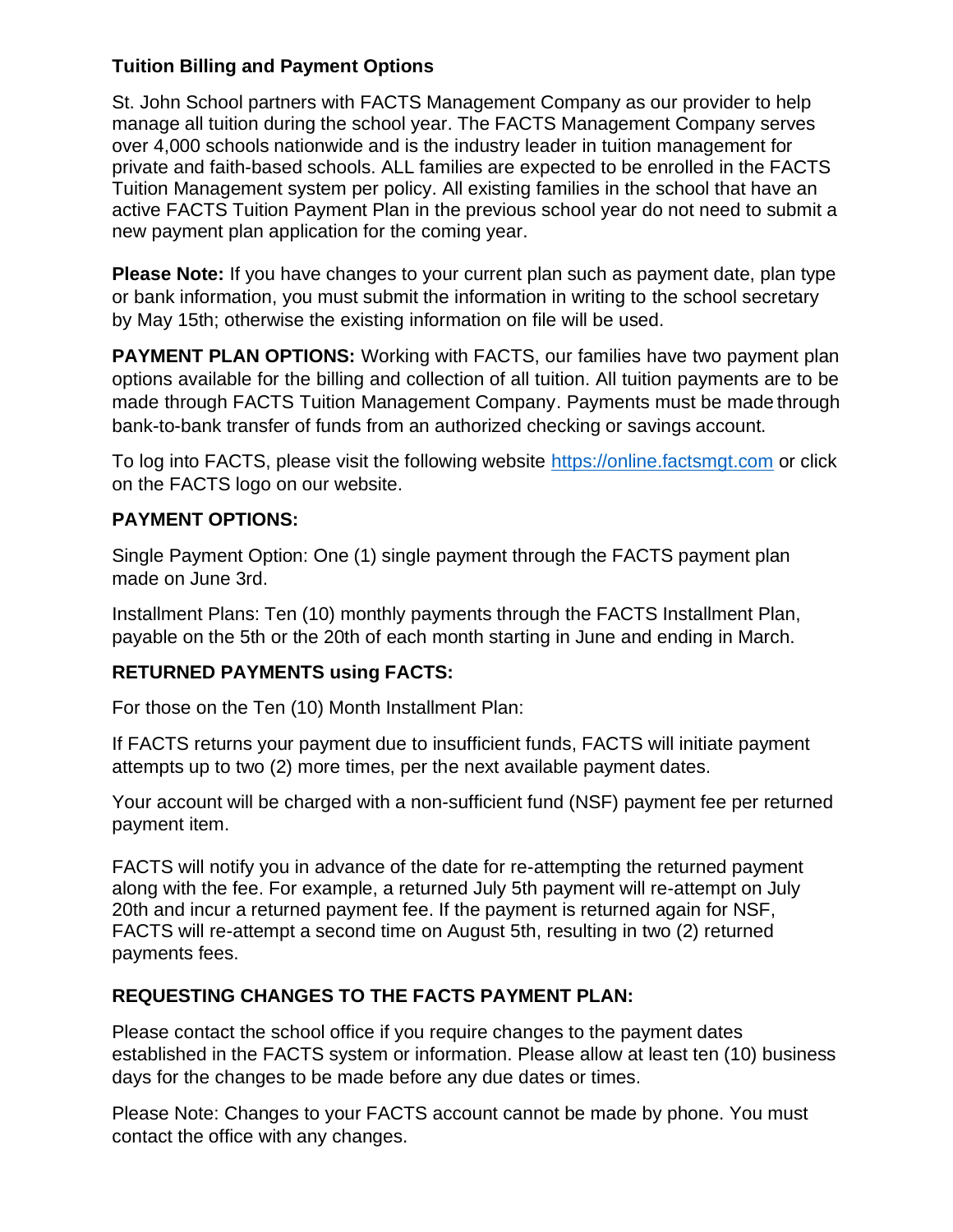### **ENROLLING AFTER THE START OF THE SCHOOL YEAR:**

St. John School considers the cost of education as a full year school expense. Tuition for students enrolled during the school year is as follows:

#### **Enrolled before October 31st** Full tuition is due

## **Enrolled in the period from November 1st to December 31st** 75% of tuition is due

## **Enrolled in the period from January 1st to March 31st** 50% of tuition is due

#### **Enrolled in the period from April 1st to end of school year** 25% of tuition is due

# **WITHDRAWALS ANY TIME DURING THE PAYMENT PLAN PERIOD:**

St. John School considers the cost of education as a full year school expense. Parents or guardians who are financially responsible for the withdrawn student are obligated to pay the tuition due through the month of the student withdrawal.

#### **For example:**

Month of Withdrawal / Payments due through month-end

| September | June through September payments due |
|-----------|-------------------------------------|
|           |                                     |

December June through December payments due

March June through March payments due

## **Parent/Guardian Responsibilities:**

You are responsible for contacting the school office and the school is the only party that is able to cancel your FACTS Payment Plan.

Please note that St. John School will keep your FACTS Agreement open if there are outstanding balances due to the parent or guardian is responsible to pay all outstanding fees at the time of withdrawal.

Families who choose to withdraw a student from St. John School must complete a transfer form, available from the Office. All accounts must be current before student withdrawals can be processed, which means school records cannot be sent until all accounts are settled.

Please Note: Registration Fees are non-refundable/non-transferrable. There is no tuition refund for a student expelled for disciplinary reasons.

## **CONSEQUENCES FOR ANY DELINQUENT PAYMENTS:**

Our policies are not meant to be punitive; in fairness to all families and our mission to educate, parent/guardians are expected to be in compliance with stated tuition policies and current with all related fee accounts during the academic year. If you experience a